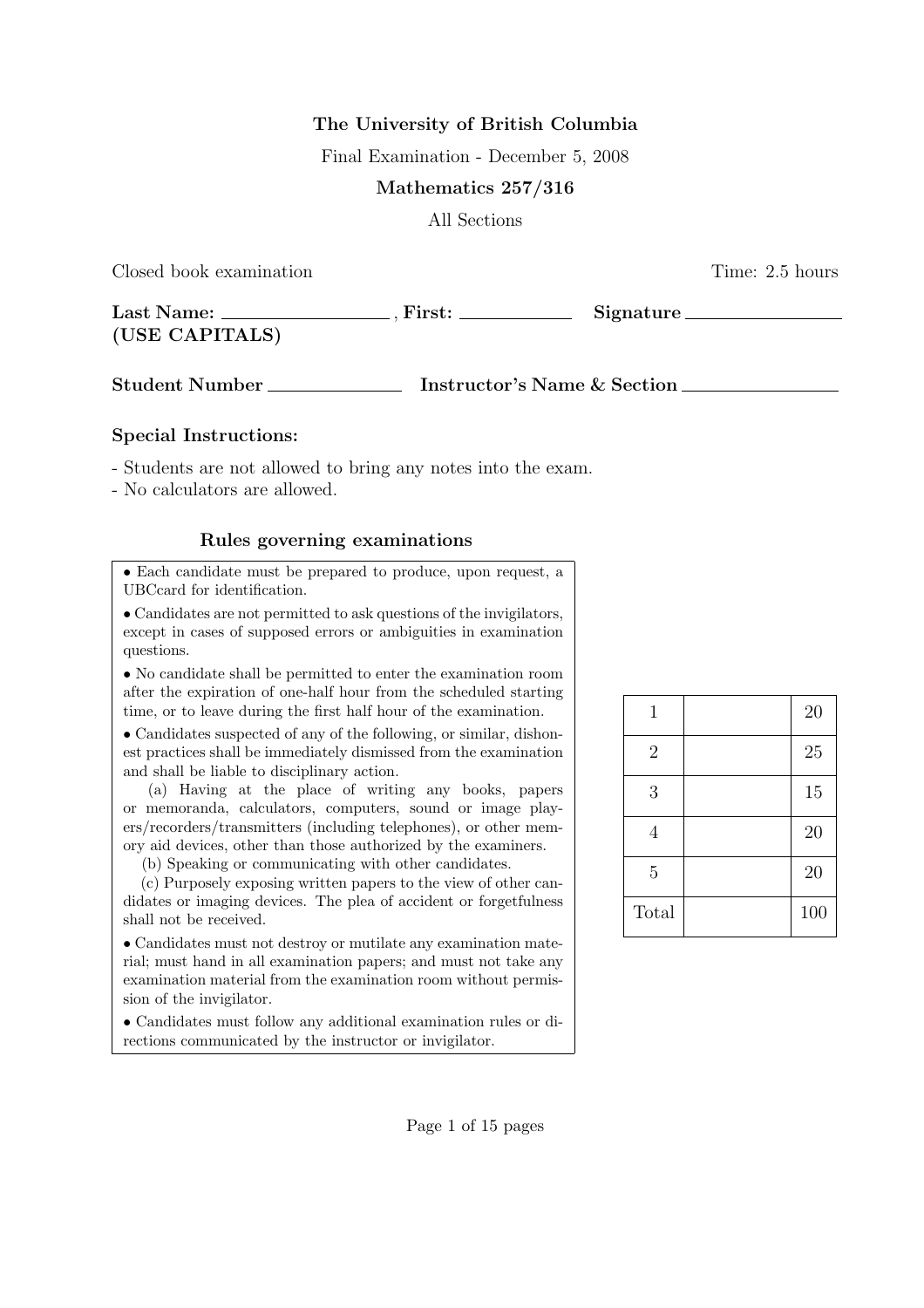$n=0$ 

[20] 1. Consider the differential equation

$$
4x^2y'' + xy' - (1+3x)y = 0
$$
\n(1)

- (a) Classify the points  $0 \leq x < \infty$  as ordinary points, regular singular points, or irregular singular points.
- (b) Find two values of r such that there are solutions of the form  $y(x) = \sum_{n=0}^{\infty}$  $a_n x^{n+r}$ .
- (c) Use the series expansion in (b) to determine two independent solutions of (1). You only need to calculate the first three non-zero terms in each case.
- (d) Determine the radius of convergence of the series in (c).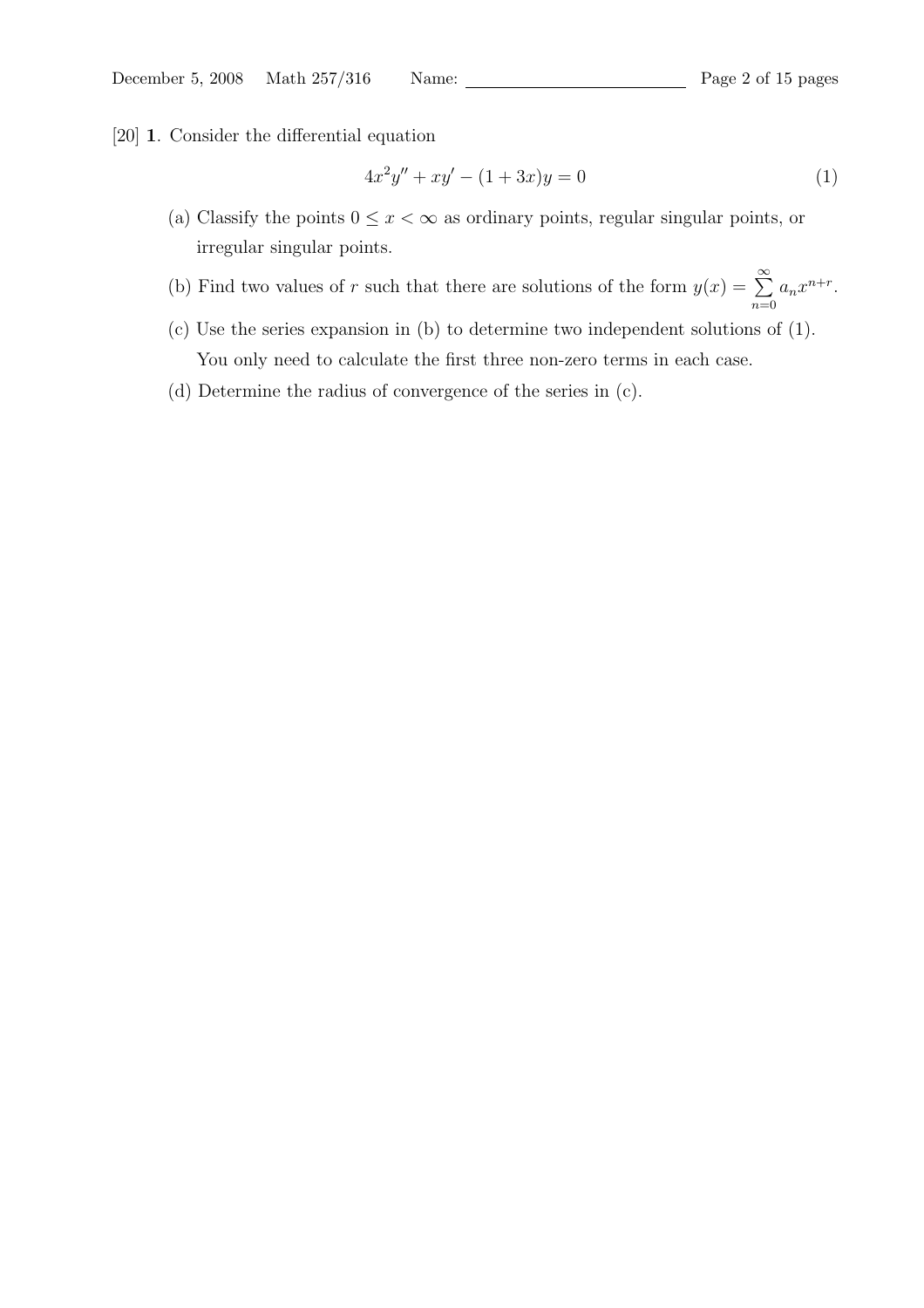(Question 1 Continued)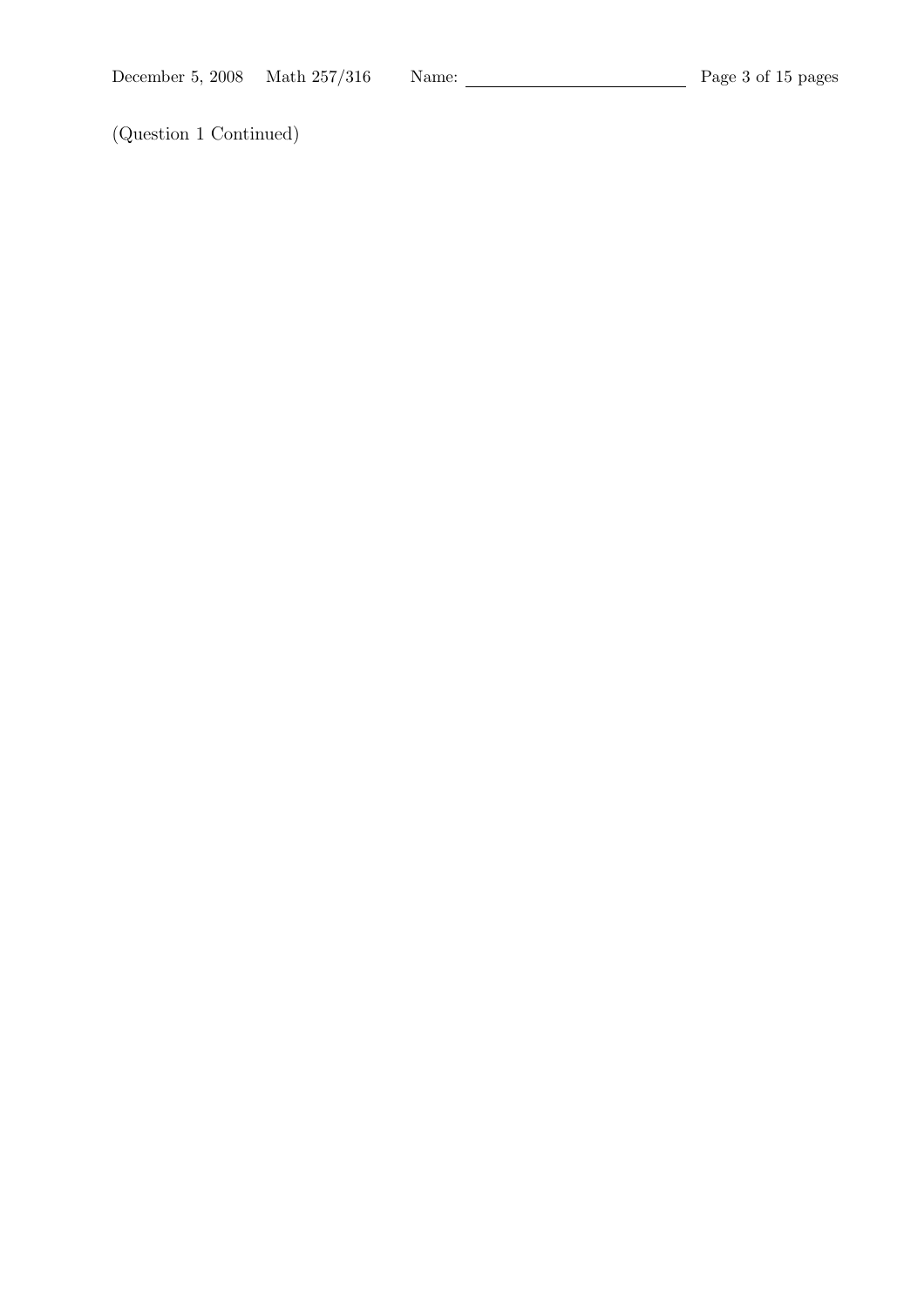[25] 2. Consider the following initial boundary value problem for the heat equation:

$$
u_t = u_{xx}, \quad 0 < x < 1, \quad t > 0
$$
  
\n
$$
u_x(0, t) = 1 \quad \text{and} \quad u(1, t) = 0
$$
  
\n
$$
u(x, 0) = \cos(3\pi x/2), \quad 0 < x < 1
$$
\n(2)

- (a) Determine a steady state solution to the boundary value problem. [5 marks]
- (b) Use this steady state solution to determine the solution to the boundary value problem (2) by separation of variables. [10 marks]
- (c) Briefly describe how you would use the method of finite differences to obtain an approximate solution this boundary value problem. Use the notation

 $u_n^k \simeq u(x_n, t_k)$  to represent the nodal values on the finite difference mesh. Explain how you propose to approximate the boundary conditions. [10 marks]

# Hint: It might be useful to know that  $\int_0^1 (1-x) \cos \left( \left( \frac{2n+1}{2} \right) \right)$  $(\pi x) dx = \frac{4}{\pi^2 (2n+1)^2}$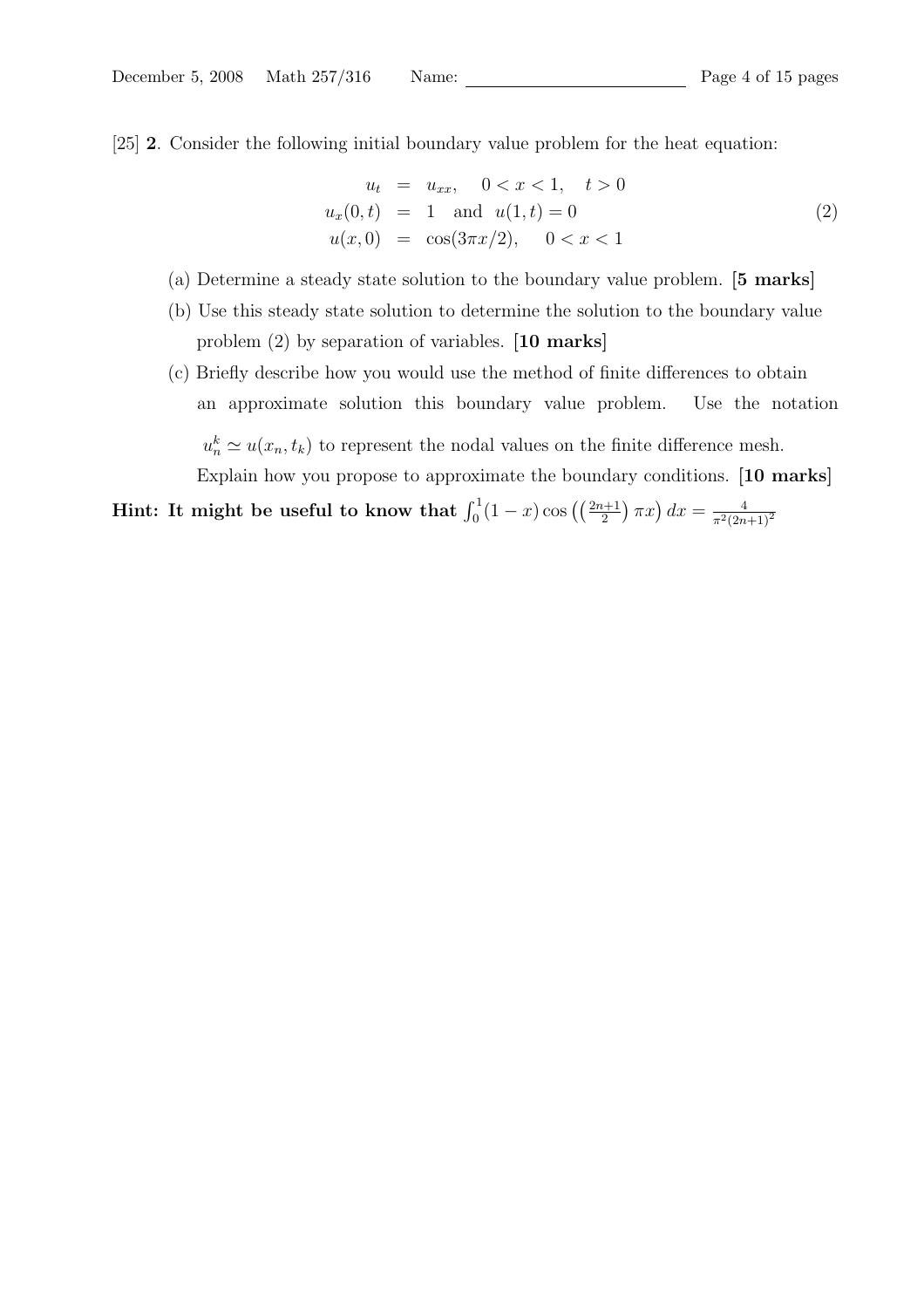(Question 2 Continued)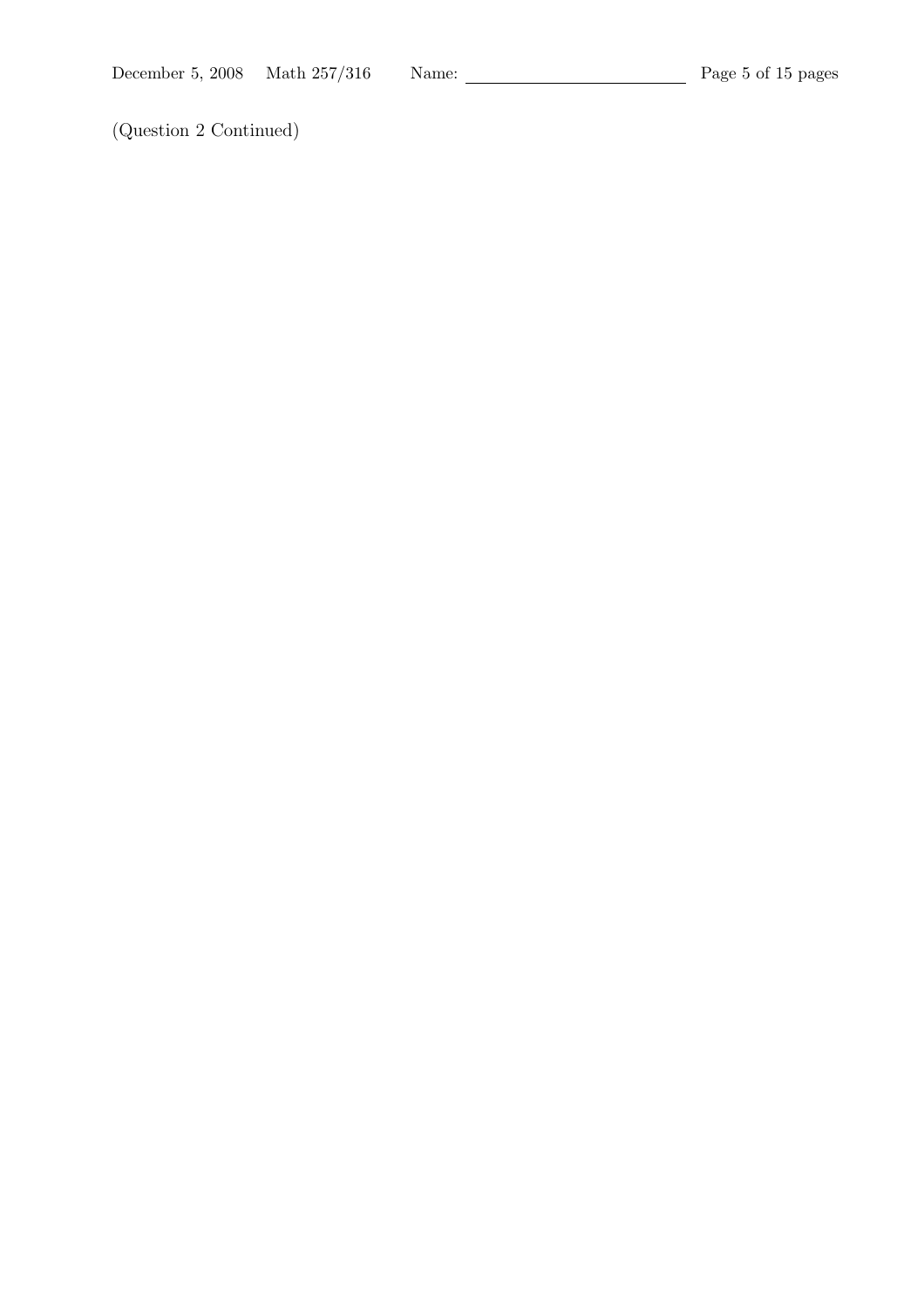(Question 2 Continued)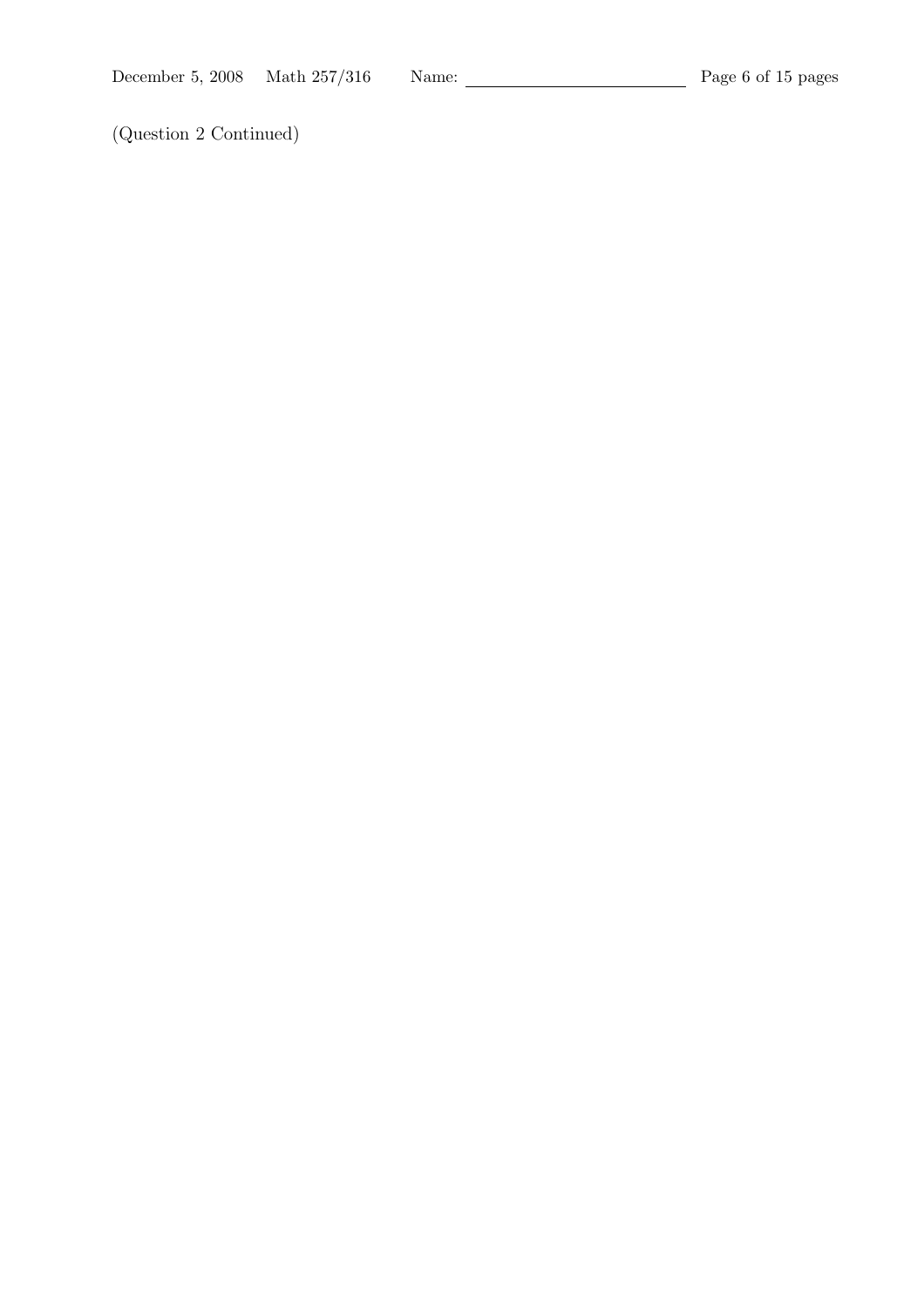[15] **3**. The displacement  $u(x, t)$  of a string of length 1 subject to viscous damping satisfies the damped wave equation

$$
u_{tt} + 2u_t = u_{xx}
$$

The string is set in motion from its initial displacement  $u = f(x)$  from rest while both the ends of the string are held fixed. Use separation of variables to solve for the displacement of the string as a function of time by solving the following boundary value problem:

$$
u_{tt} + 2u_t = u_{xx} \t 0 < x < 1, t > 0
$$
  
\n
$$
u(0, t) = 0, \t u(1, t) = 0
$$
  
\n
$$
u(x, 0) = f(x), \t u_t(x, 0) = 0
$$

Since  $f(x)$  is not specified, you may leave the expressions for the Fourier coefficients as integrals.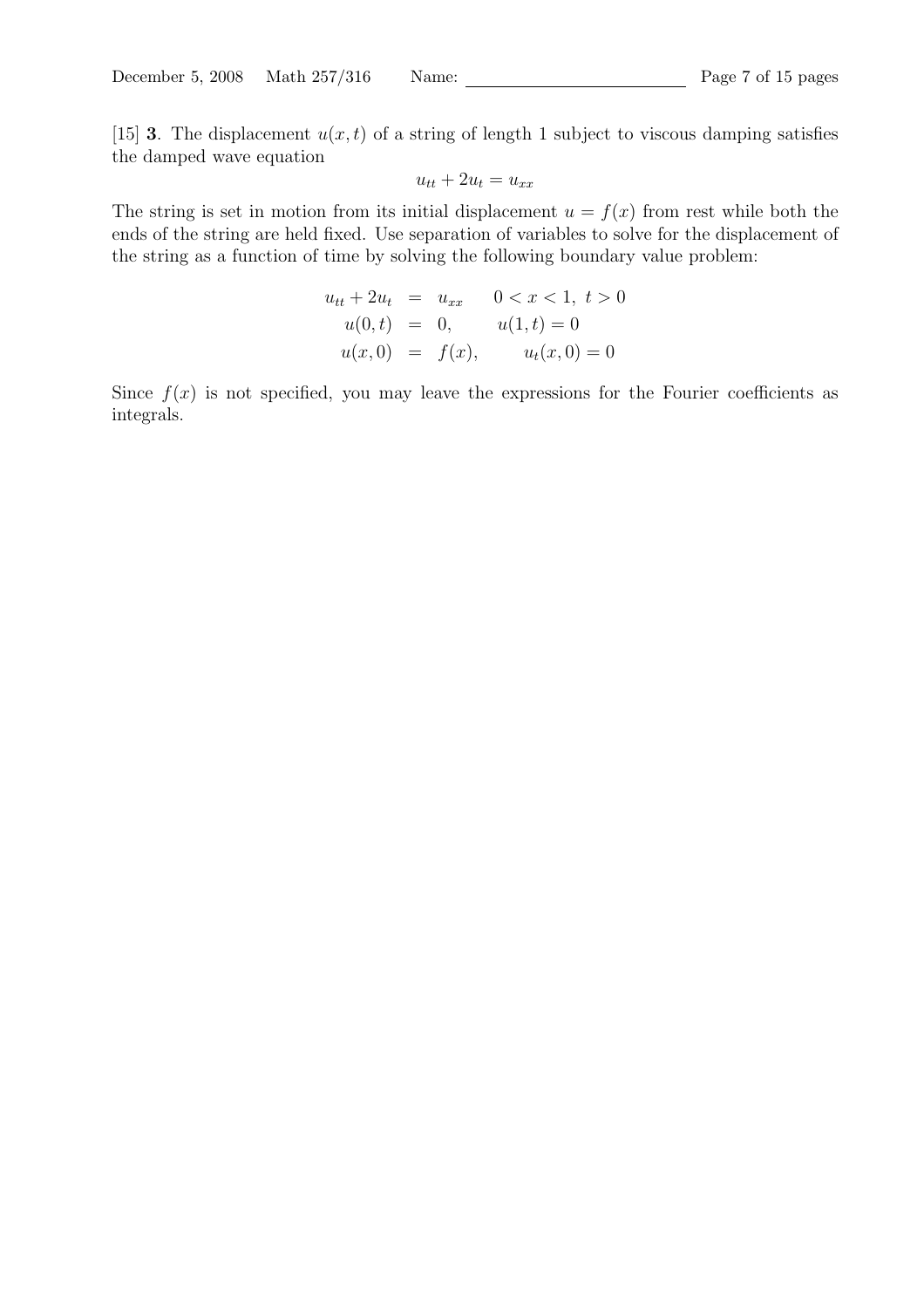(Question 3 Continued)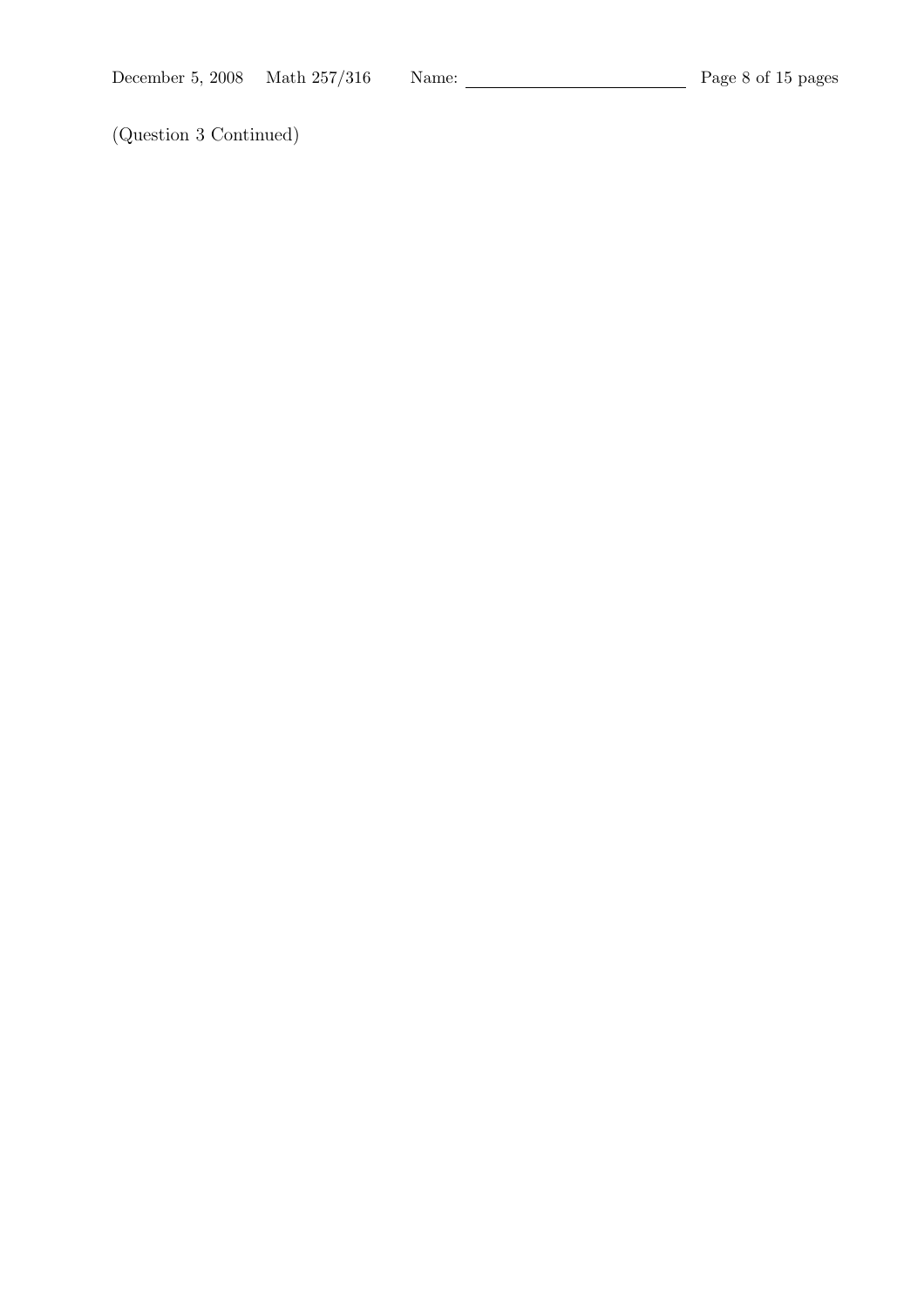[20] 4. Use separation of variables to solve the following mixed boundary value problem for the semi-circular region:

$$
u_{rr} + \frac{1}{r}u_r + \frac{1}{r^2}u_{\theta\theta} = 0, \quad 0 < r < a, \quad 0 < \theta < \pi
$$
  

$$
u(r, 0) = 0 \quad \text{and} \quad \frac{\partial u}{\partial \theta}(r, \pi) = 0
$$
  

$$
u(r, \theta) < \infty \text{ as } r \to 0 \quad \text{and} \quad u(a, \theta) = 1
$$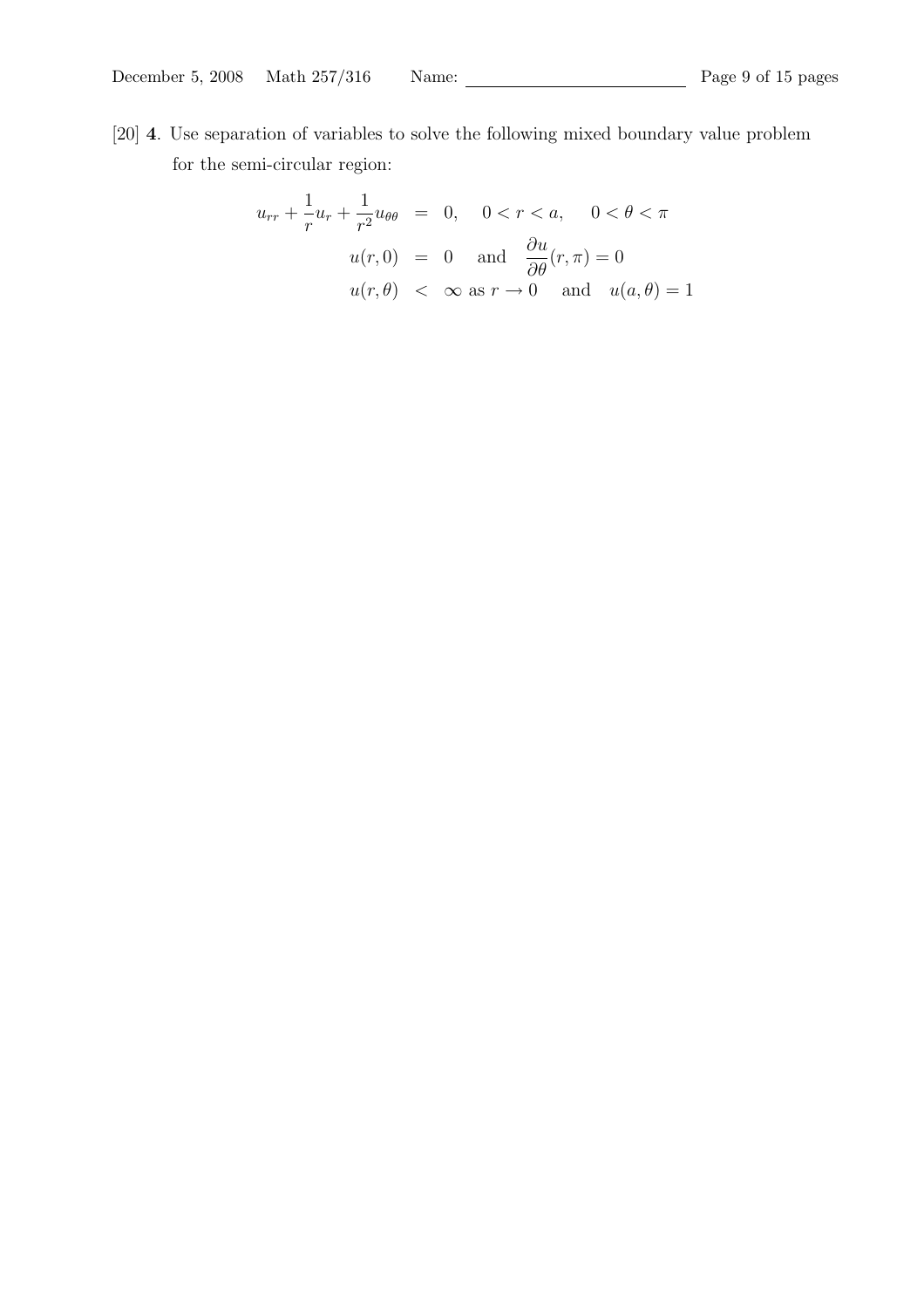(Question 4 Continued)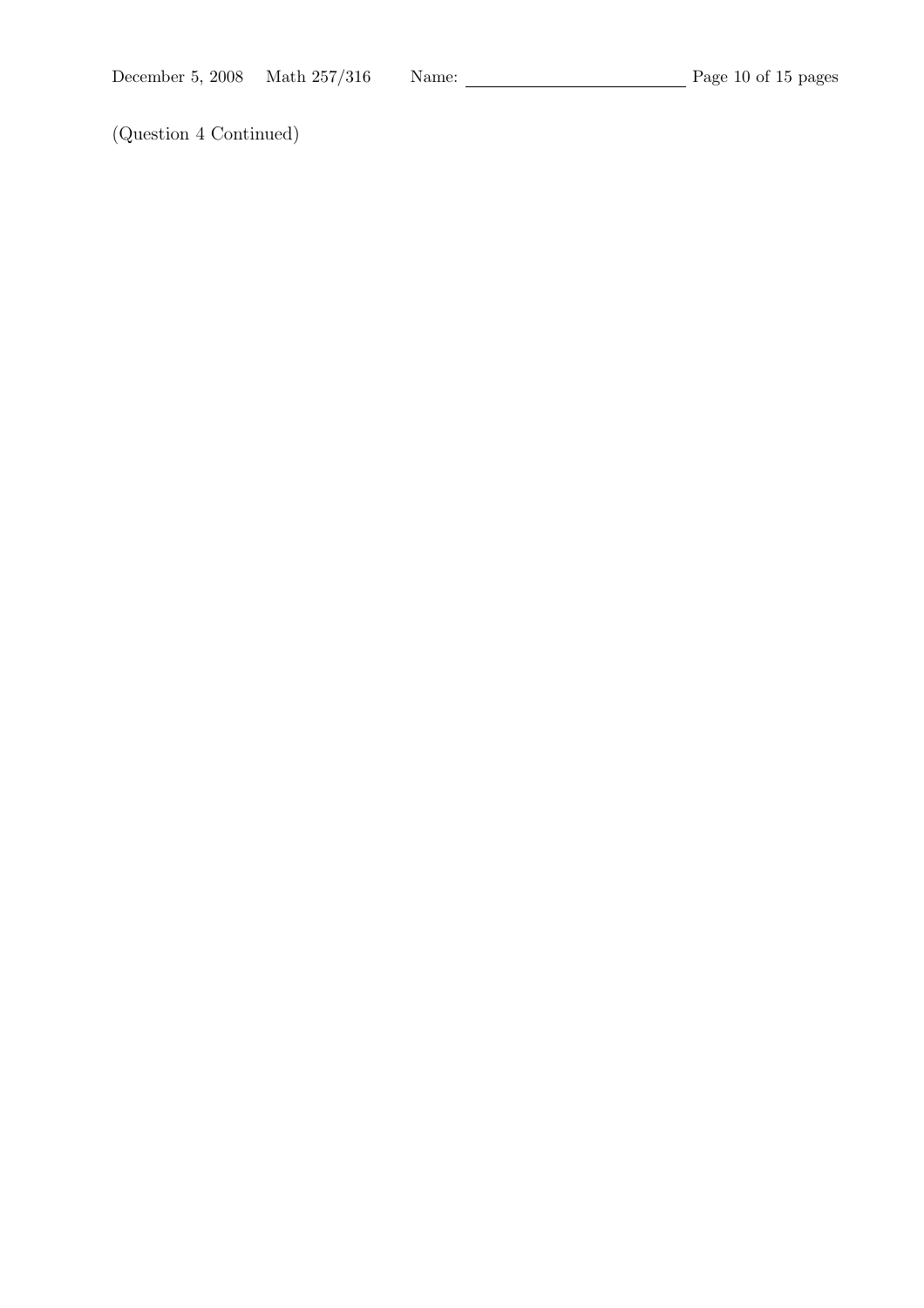[20] 5. Solve the following inhomogeneous initial boundary value problem for the heat equation:

$$
u_t = u_{xx} + e^{-2t} \sin(5\pi x) + (1 - x), \ 0 < x < 1, \ t > 0
$$
\n
$$
u(0, t) = t \quad \text{and} \quad u(1, t) = 0
$$
\n
$$
u(x, 0) = \sin(\pi x)
$$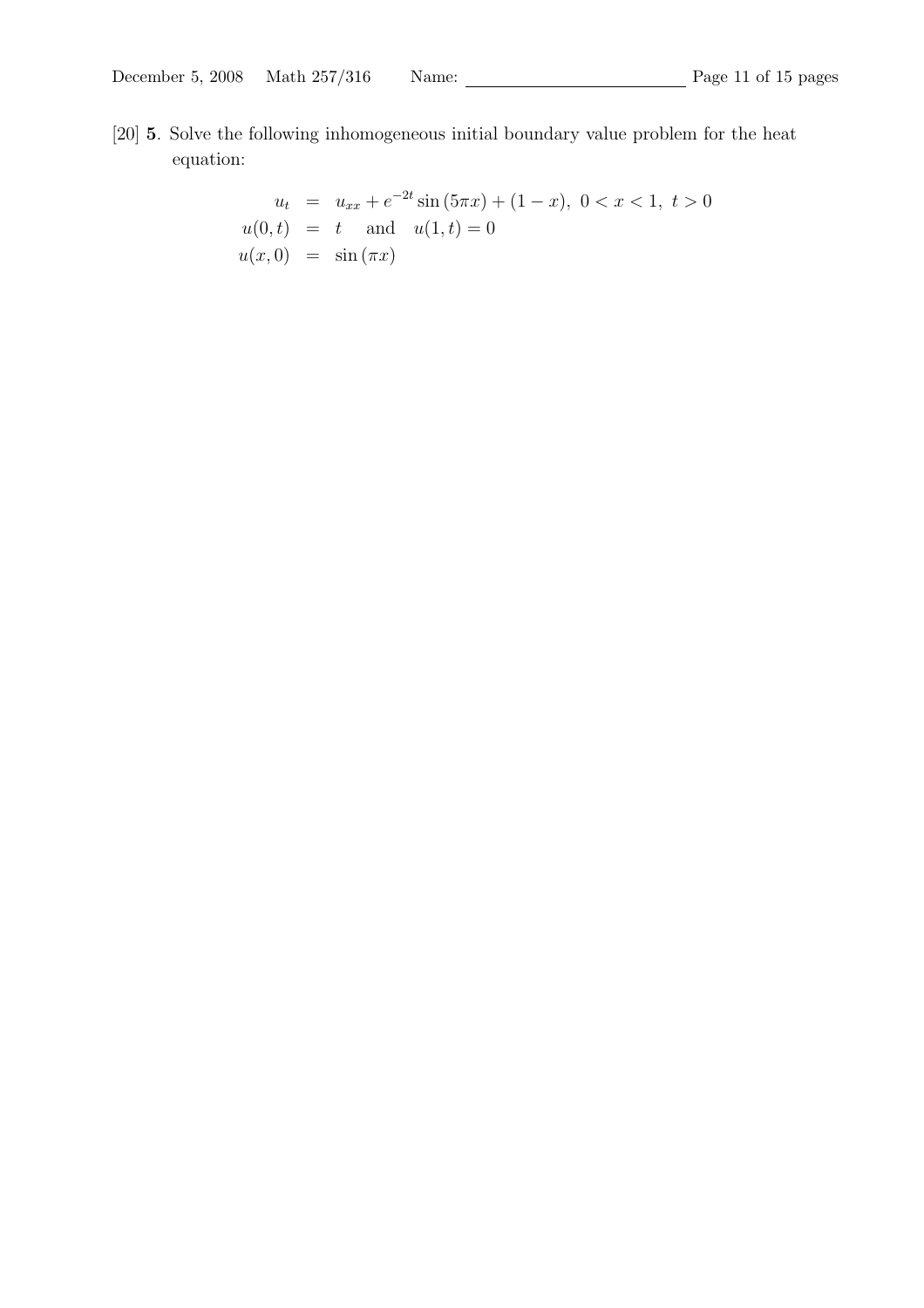(Question 5 Continued)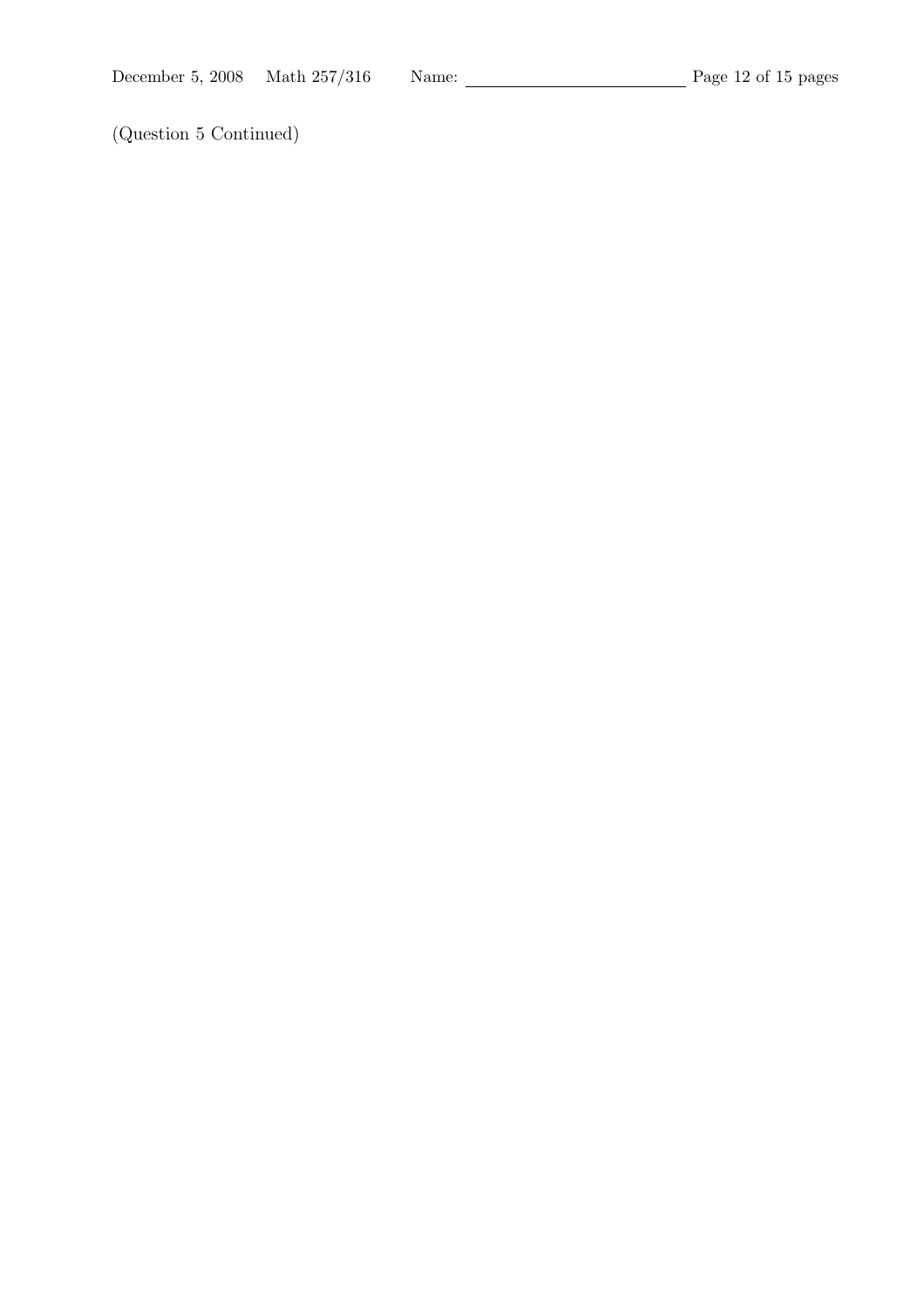(Additional Page)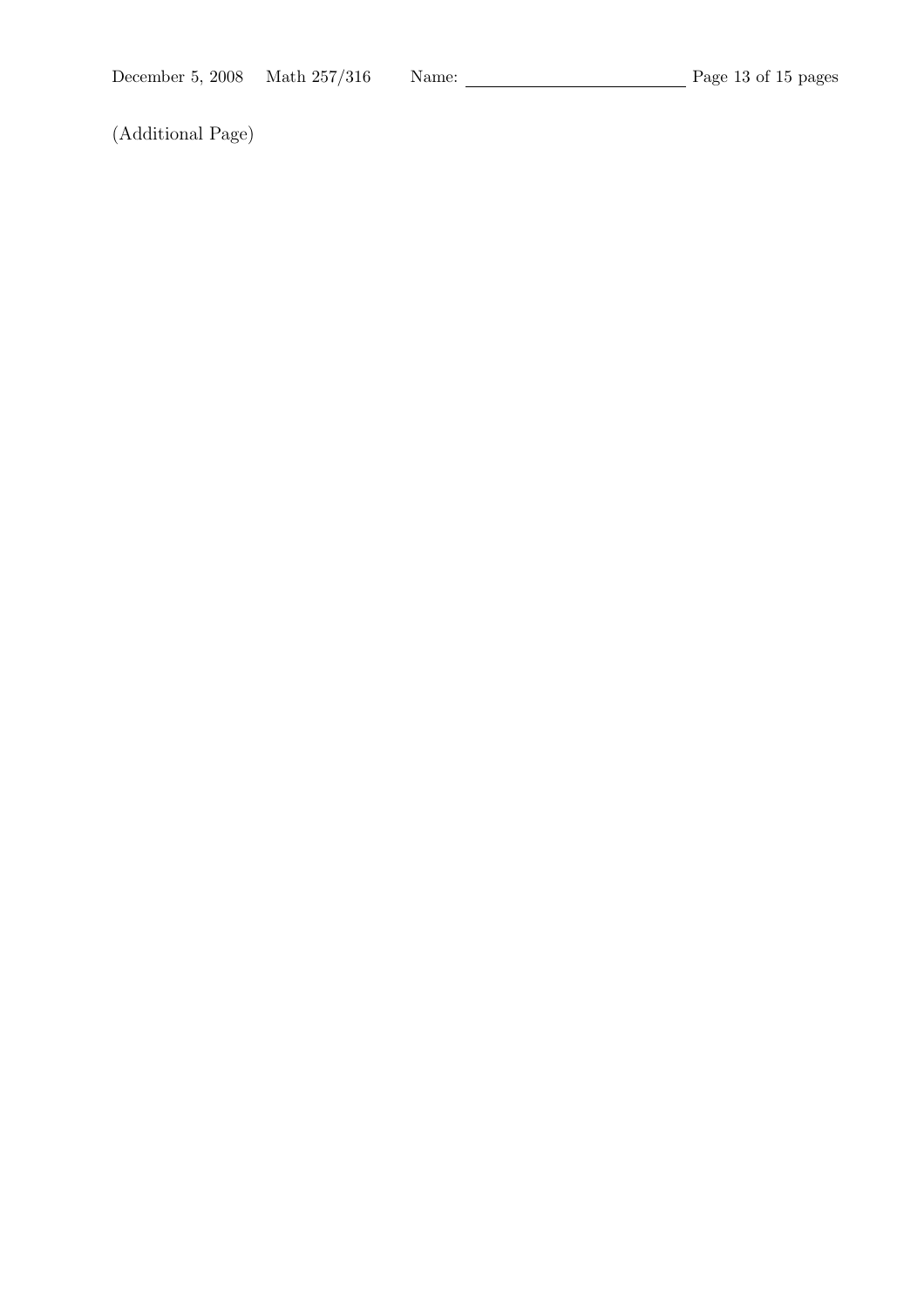(Additional Page)